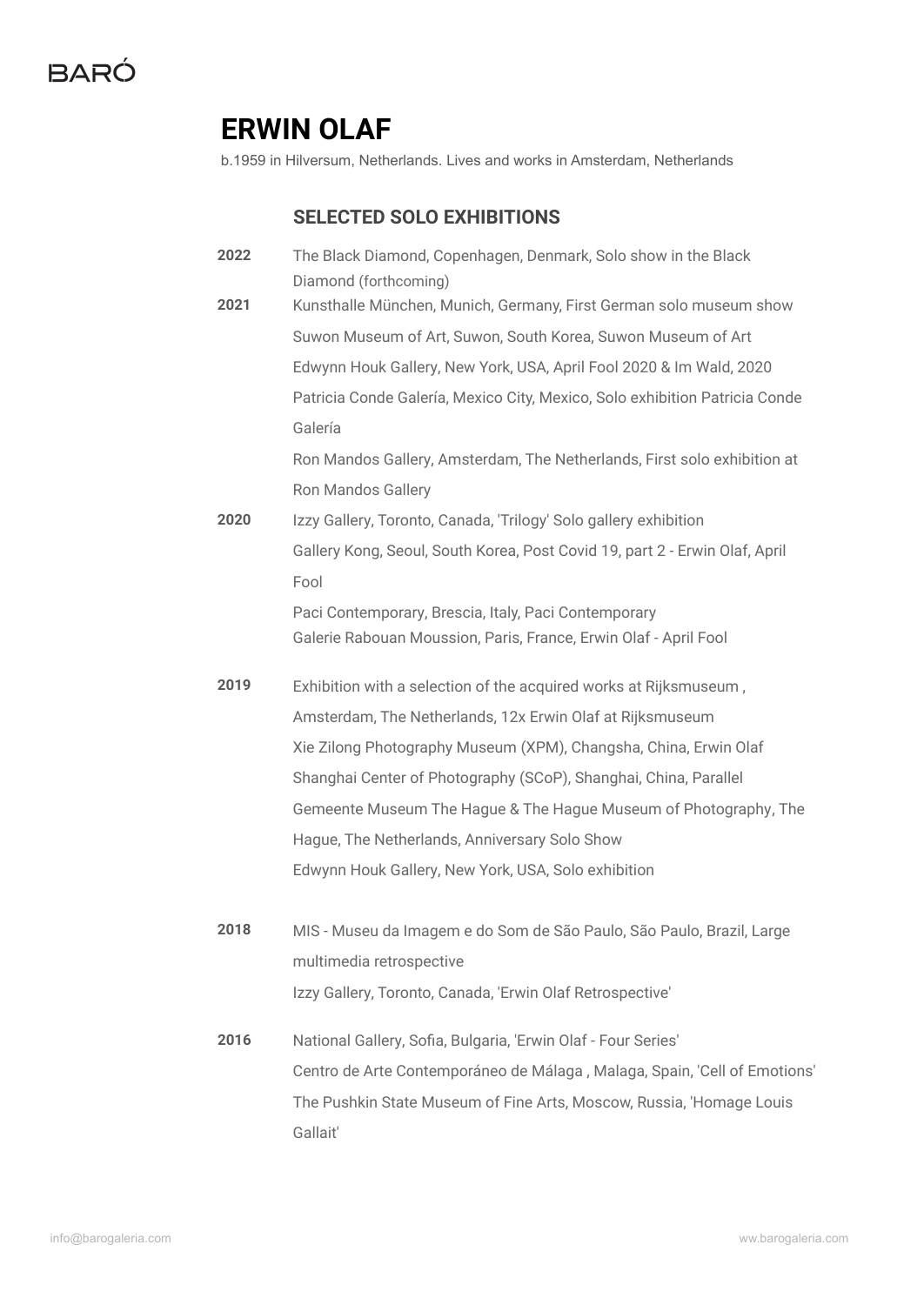## **BARÓ**

| 2015 | Museo de Arte Contemporáneo de Rosario, Rosario, Argentina, 'Erwin Olaf:                                    |
|------|-------------------------------------------------------------------------------------------------------------|
|      | The Empire of Illusion'                                                                                     |
|      | Fundação Oriente Museu, Macau, China, 'Retrospective'                                                       |
| 2014 | The Museum of New Art, Detroit, USA, 'Erwin Olaf: Breakfast in America'                                     |
|      | MODEM, Debrecen, Hungary, 'Erwin Olaf: Karussell'                                                           |
|      | Museo de Arte Contemporáneo, Santiago, Chile, 'Empire of Illusion'                                          |
|      | Muzeum Narodowe w Gdańsku, Gdańsk, Poland, 'Choreography of Emotions'                                       |
| 2013 | La Sucrière, Lyon, France, 'Emotions, Installations by Erwin Olaf till 2012'                                |
| 2012 | MMKA, Arnhem, The Netherlands, 'Regressive'                                                                 |
|      | Gaasbeek Castle, Gaasbeek, Belgium, 'Exquisite Corpses'                                                     |
| 2011 | CerModern, Ankara, Turkey, 'Erwin Olaf: Captured Senses'                                                    |
| 2010 | Hermitage Amsterdam, Amsterdam, The Netherlands, 'Dusk / Dawn'                                              |
|      | Fondazione FORMA, Milan, Italy, 'Vite Private' (Private lives)                                              |
|      | Rijksmuseum, Amsterdam, The Netherlands, 'A Journey to Excellence'                                          |
| 2009 | Haifa Museum of Art, Haifa, Israel, 'Moving Targets'                                                        |
|      | Domus Artium 2002 (DA02), Salamanca, Spain, 'Darts of Pleasure, Erwin Olaf<br>1984 - 2009'                  |
|      | Institut Néerlandais, Paris, France, 'Photographie & Video: Rain, Hope, Grief,<br>Fall et d'autres Oeuvres' |
|      | Fotomuseum, Antwerp, Belgium, 'Erwin Olaf - EyeCandy 1984 - 2009'                                           |
| 2008 | Australian Centre for Photography, Sydney, Australia, 'Selected Works'                                      |
|      | Southeastern Center of Contemporary Art, Salem, USA, 'Still Living: Structure,                              |
|      | Surface and Expression'                                                                                     |
|      | Fotomuseum Den Haag, The Hague, The Netherlands, 'Rain, Hope,                                               |
|      | Grief & Fall'                                                                                               |
|      | Space E6, Shenzhen, China, Erwin Olaf's first exhibition on the Chinese                                     |
|      | mainland.                                                                                                   |
|      |                                                                                                             |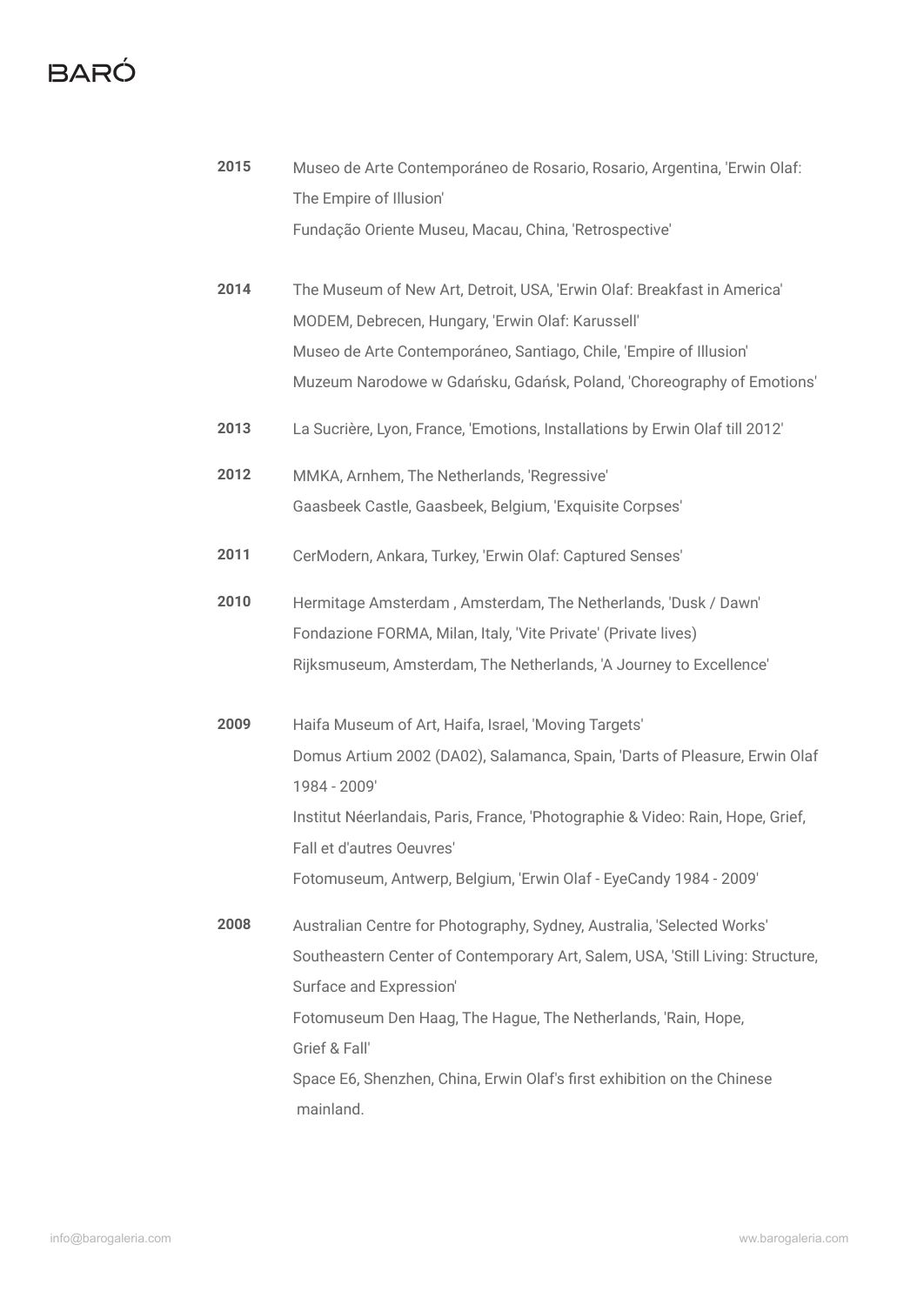## BARÓ

| 2007 | City Arts Centre, Shoalhaven, Australia, 'Elegance and Perversity'                                                                                                                                                                                                                                        |
|------|-----------------------------------------------------------------------------------------------------------------------------------------------------------------------------------------------------------------------------------------------------------------------------------------------------------|
| 2005 | Australian Centre for Photography, Sydney, Australia, Elegance and<br>Perversity'<br>Moscow Museum of Modern Art, Moscow, Russia, 'Fashion & Style in<br>Photography'<br>Museo d'Arte Moderna di Bologna, Bologna, Italy, 'Imitation of Life'<br>MonteVideo, Amsterdam, The Netherlands, 'Moving Targets' |
| 2003 | Groninger Museum, Groningen, The Netherlands, 'Silver'                                                                                                                                                                                                                                                    |
| 1998 | Museum Ludwig, Cologne, Germany, 'Chessmen'                                                                                                                                                                                                                                                               |
| 1993 | Kunsthal, Rotterdam, The Netherlands, 'Joy'<br>Frankfurter Kunstverein, Frankfurt, Germany, 'Erwin Olaf'                                                                                                                                                                                                  |

#### **AWARDS**

Johannes Vermeer Award Photographer of the Year at the International Color Awards Kunstbeeld magazine's Dutch Artist of the Year

#### **SELECTED COLLECTIONS**

Rijksmuseum, Amsterdam, The Netherlands Centro de Arte Contemporáneo de Málaga, Málaga, Spain Museo de Arte Contemporáneo de Castilla y León, León, Spain HBC Photo Collection, New York, USA Neuflize Vie Collections, Paris, France Musée National d'Histoire et d'Art Luxembourg, Luxembourg Fotomuseo, Bogota, Colombia Koo House, Seojong-Myeon, South Korea Collezione Ettore Molinario, Italy 21c Museum, USA Susanne von Meiss Collection, Germany Museum Arnhem, Arnhem, The Netherlands Fnac Collection, Paris, France